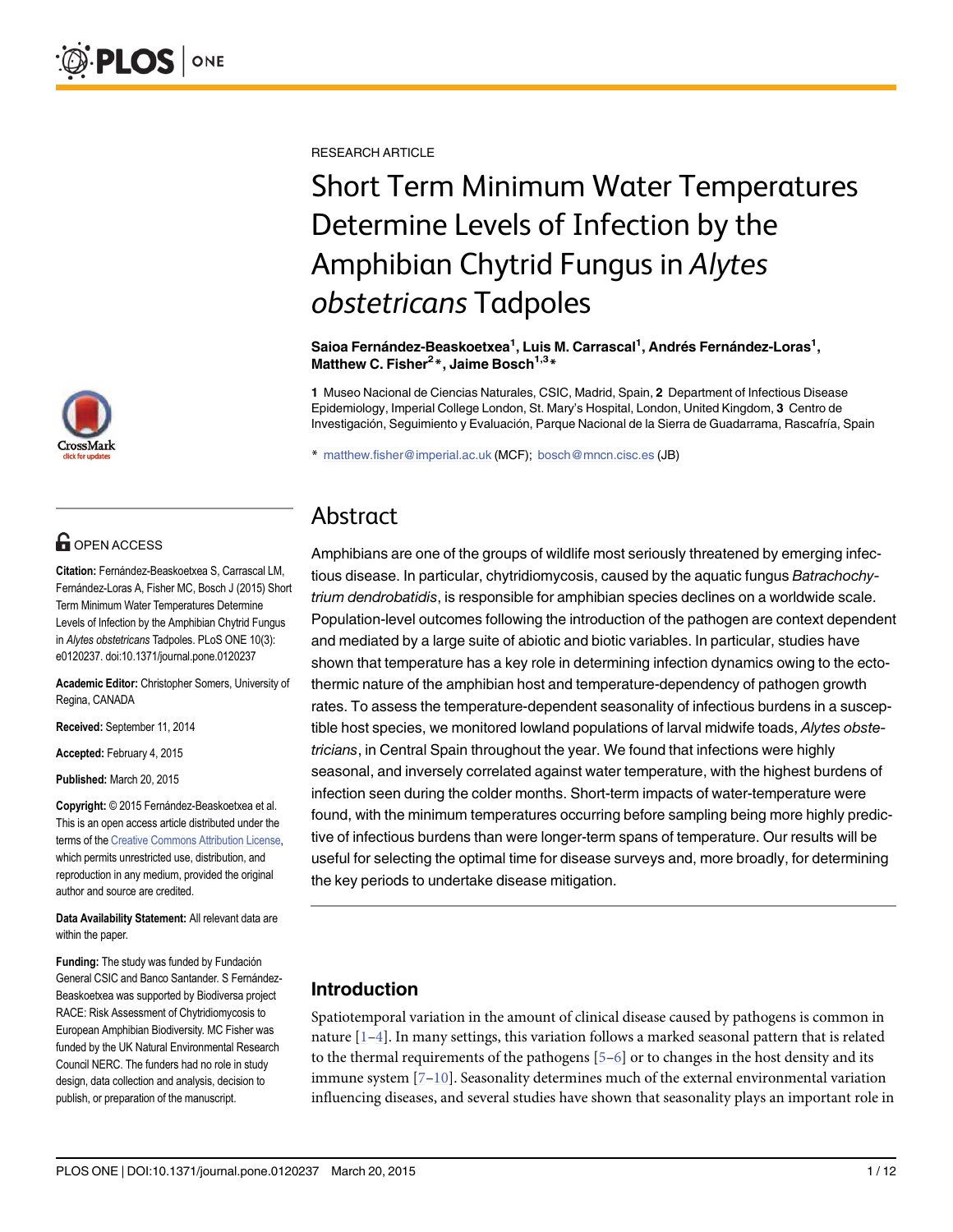<span id="page-1-0"></span>

Competing Interests: Funding for this study was provided by Fundación General CSIC and Banco Santander. This does not alter the authors' adherence to PLOS ONE policies on sharing data and materials.

population ecology of both host and pathogen  $[11-12]$  $[11-12]$  $[11-12]$  $[11-12]$  $[11-12]$ . Therefore, by studying seasonal environmental variability it is possible to make predictions about changes in infection dynamics over time.

Chytridiomycosis is an amphibian specific disease that has been recognized as one of the main causes of recent amphibian declines and extinctions worldwide  $[13-14]$  $[13-14]$  $[13-14]$ . The causal agent, Batrachochytrium dendrobatidis (Bd) is a pathogenic fungus whose impacts on amphibian populations show strong spatial and temporal variation. Spatial variation in the prevalence of infection is highly heterogeneous and caused by taxonomic (under- and over-infected families), environmental (e.g., temperature range and precipitation at a site), and community-level (e.g., species richness) determinants  $[14]$  $[14]$  $[14]$ . It is well known that some populations of susceptible species do not develop any symptoms of disease, even when many individuals are highly parasitised by  $Bd$  [\[15\]](#page-9-0), whereas others suffer severe declines or extinctions. This variation in the virulence of Bd is known to be caused by a complex interaction between biotic (host community structure, predatory microbiota, probiotic skin bacteria) and abiotic (altitude, temperature, UVB, climatic seasonality) factors  $[16-21]$  $[16-21]$  $[16-21]$  $[16-21]$  $[16-21]$ . In temperate zones, with greater seasonality, the outcome of infection is usually more variable than in tropical areas [\[22\]](#page-10-0), being more harmful in cool and high altitude regions  $[23-25]$  $[23-25]$  $[23-25]$ . Within a region, seasonal environmental fluctuations have important consequences for the development of disease.

Among the many environmental factors that regulate populations of saprobic aquatic fungi, temperature has profound impacts on their population dynamics and explains why many chytridiomycetes bloom with seasonal temperature changes [[26](#page-10-0)]. Bd in vitro grows most rapidly between 17°C and 25°C. At temperatures above 28°C and below 10°C the growth rate decreases [\[27](#page-10-0)–[28\]](#page-10-0) and the pathogen is killed within short periods of time at temperatures of 37°C or above [[29](#page-10-0)]. An increasing number of studies have revealed a strong influence of temperature on patterns of Bd infection in wild populations [\[18,](#page-9-0) [30](#page-10-0)–[32\]](#page-10-0). Australian adult frogs show peaks of prevalence in the coolest months of the year  $[18, 33-35]$  $[18, 33-35]$  $[18, 33-35]$  $[18, 33-35]$  $[18, 33-35]$  and the same pattern is known to occur in North America and Puerto Rico, where the epidemiology of Bd is strongly dictated by seasonality, transitioning from complete disappearance during summer to causing die-offs during winter [\[22,](#page-10-0) [36](#page-10-0)–[40](#page-10-0)].

While Bd attacks the keratinized mouthparts of amphibian larvae, tadpoles survive as reservoirs without suffering obvious symptoms of disease [[16](#page-9-0), [23](#page-10-0)]. However, when metamorphosis occurs, the fungus invades the recently keratinized skin of the juvenile animal causing hyperkeratosis, impairment of osmoregulatory processes and triggering death in vulnerable species [\[43](#page-11-0)]. Mortality is dependent on an individuals intensity of infection, which also shows temporal variation depending on the year, breeding behaviour of the animals, density of the host or their body size and sex  $[41-42]$  $[41-42]$  $[41-42]$  $[41-42]$ . Therefore, linking changing patterns of infection intensity to biotic and abiotic factors is important for understanding the rate of clinical disease that ultimately impacts host populations. In this study we aimed to assess the temperature-dependent seasonality of infectious burdens in tadpoles of a susceptible species in order to improve our ability to model and predict the impacts of chytridiomycosis across host populations.

#### Materials and Methods

The study area is located in the agropastoral valley of the Duoro River in the municipality of Toro (Province of Zamora in Castilla-León, Spain). Fresh water springs are common and many flow into artificial troughs that are used by cattle. Aytes obstetricans (the common midwife toad) breeds in these troughs, where the species reproduces twice a year (spring and autumn) and autumn tadpoles often overwinter.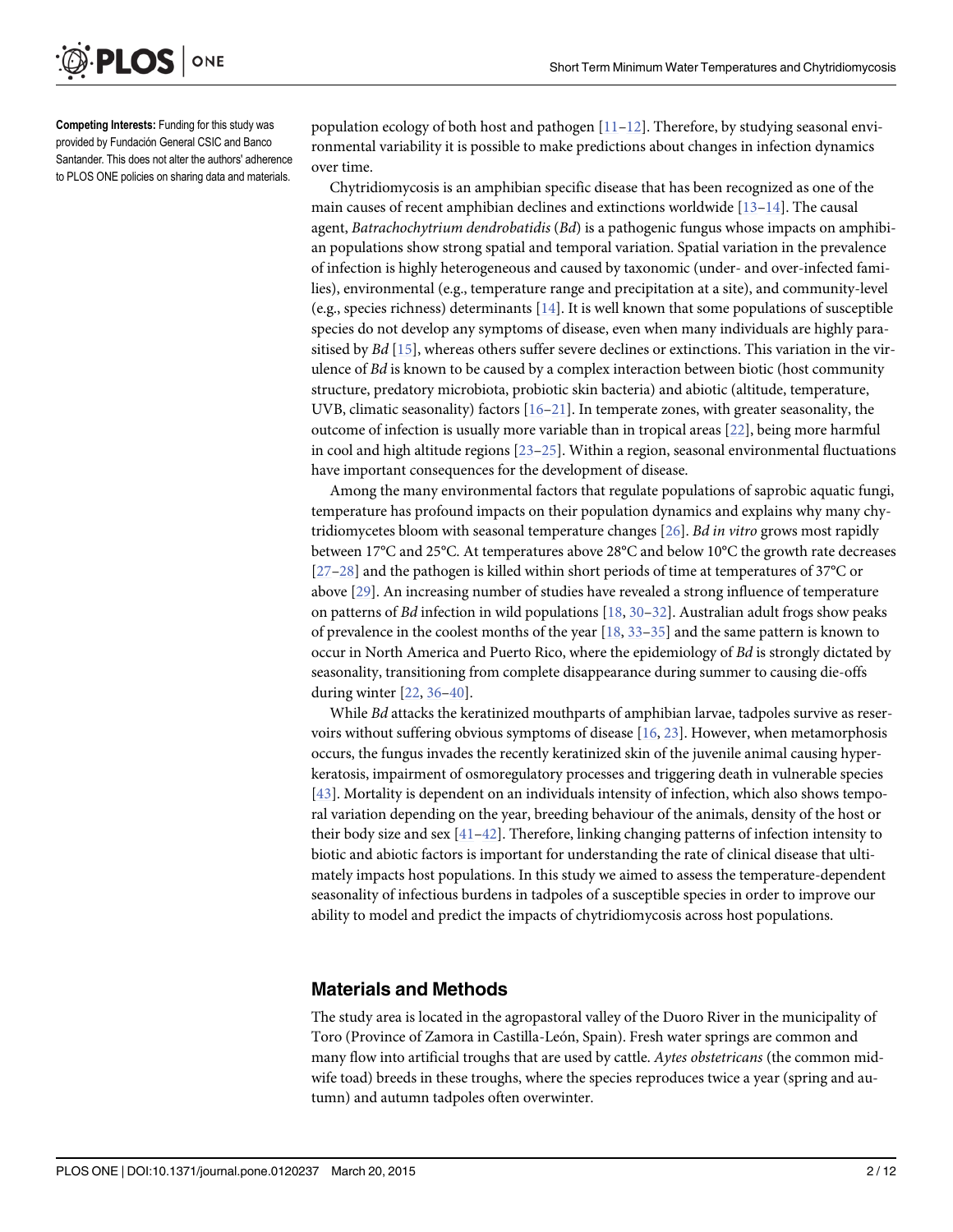<span id="page-2-0"></span>**PLOS I** ONE

> Six troughs located between 693 and 772 m of altitude were selected for the study (Nueva de Bardales, UTM coordinates 30T 304137, 4588429; Valdespino, UTM coordinates 30T 300479, 4587707; Villares, UTM coordinates 30T 299974, 4586932; Perros, UTM coordinates 30T 297429, 4585493; Picarico, UTM coordinates 30T 295107, 4586056 and Marlota, UTM coordinates 30T 294955, 4583532). Selected troughs were similar in size and hold similar tadpole densities to those found across the Iberian Peninsula. Submerged dataloggers (HOBO Pro v2 Water Temperature Logger U22–001, Onset Inc., Bourne, Massachusetts) in each trough provided a continuous half-hourly measurement of water temperature across one year, from February of 2010 to January of 2011. These sites were not privately owned or protected and therefore no permissions to access the troughs are required. On the other hand, because the studied species is protected by national legislation, animal care as well field permits to conduct this research were obtained from the Consejería de Medio Ambiente, Junta de Castilla y León, Spain (permit EP/CyL/20/2010).

> Each month, we estimated the total number of A. obstetricans tadpoles present in every trough, as well the proportion of tadpoles below Gosner stage 36 (no, or rudimentary, hind limbs present)[\[44\]](#page-11-0). Twenty tadpoles were captured at random with a small hand-net and swabbed gently with a sterile cotton swab (MW 100–100, Medical Wire & Equipment) 20 times across their mouthparts. After swabbing, the tadpoles were released back into their troughs. According to the current national legislation no approval from an Animal Care and Use Committee is required for these procedures. DNA extractions from the swabs were performed using PrepMan Ultra (Applied biosystems) and the amount of Bd DNA present in each sample was measured through a CFX96TM Real-Time PCR Detection System (BIO-RAD) with a Bd-specific Taqman Assay  $[45]$ . Each 96-well assay plate included a negative control and four different standards containing DNA from 100, 10, 1 and 0.1 Bd genome equivalents. We used an isolate from infected A. obstetricans in Northwest Spain (IA042, Ibón Acherito, Spanish Pyrennees) as a source of standards. Both, the standard isolate and the strain present at the studied area genetically closely related, being members of the BdGPL lineage (unpublished results).

> Infection load was measured as the number of zoospore equivalents per swab. Each sample was performed in duplicate and individuals were considered Bd-positive when the results of the two replicates were consistent and  $> 0.1$  zoospore genome equivalents. If not, the sample was re-run and considered positive only if another positive result occurred. Prevalence was calculated as the percentage of infected individuals.

> General Linear Mixed Models were applied to analyse variation in population averaged Bd loads (log transformed;  $x' = ln[x+1]$ ) throughout eleven months (from March to January). Population averaged Bd loads were used instead of individual values as our sampling unit was the population at each "site". Site was considered as a random factor, and average minimum and maximum daily water temperatures, tadpole abundance and tadpole development as covariates. These analyses were carried out using estimates of average minimum and maximum temperatures across six different periods of time (2, 5, 10, 15, 22 and 30 days prior to tadpole sampling). As February was the first month with temperature records we could not include this month in data analyses due to the lack of temperature data for January 2010. The mean square (MS) and the degrees of freedom (df) of the error terms were estimated following Satterthwaite's method; this finds the linear combinations of sources of random variation that serve as appropriate error terms for testing the significance of the respective effect of interest. We chose this design, instead of random intercept + random slope models due to (a) the lack of significance of interaction terms with the random factor and (b) the analytical power. As the interaction terms [site x minimum temperature], [site x maximum temperature], [site x tadpole abundance] and [site x tadpoles development] were not significant, there is no need to develop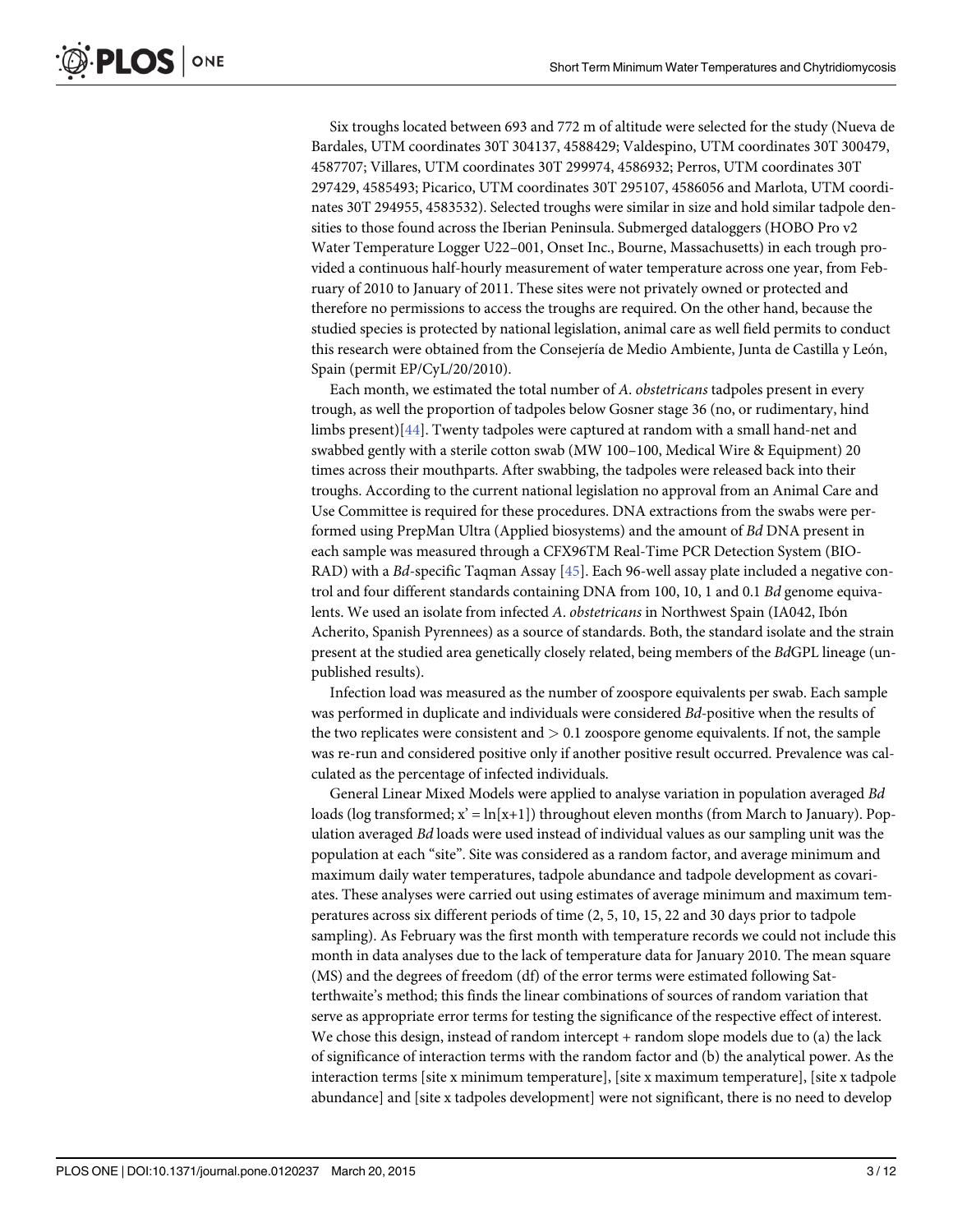<span id="page-3-0"></span>a random intercept + random slope model. Further, random intercept + random slope models demand large sample sizes in order to attain high levels of statistical power; this is not our case, as we only have six different sites sampled in eleven months.

Standardized regression coefficients (β) were obtained for covariates as a measure of the sign and magnitude effects of predictor variables (i.e. analyses were carried out with standardized variables, such that their averages are zero and variances are one). For the random factor "site" we estimated the proportion of variance accounted for in each model. Homoscedasticity and normality of residuals of the General Linear Mixed Models were checked and did not deviate from the canonical assumptions.

Seven alternative models were compared with Akaike's second-order AIC corrected for small sample sizes (AICc) [[46](#page-11-0)] to assess their weights of evidence. All these models included the site, tadpole abundance and tadpole development as predictors, but varied according to the inclusion of temperature covariates. Six *a priori* models included the average minimum and maximum temperatures estimated across six different periods of time; 2, 5, 10, 15, 22 and 30 days before tadpole sampling. The seventh model did not include any temperature measurement, to control against the influence of temperature in determining the population averaged Bd loads of tadpoles (see Table 1). The strength of evidence of models was obtained using weights (Wi) derived from AICc figures, and their quotients were used to compare pairs of models. Parameter estimates (β, proportion of variance accounted for by "site" and R2) were averaged using model weights (Wi). Such a model-averaged estimator compares favorably in terms of bias and precision against a single estimator extracted from the single best model. Finally, all possible subsets of the predictors using General Linear Mixed Models were estimated, considering each time span (2, 5, 10, 15, 22 and 30 days prior to tadpole sampling) and always including the random factor "site" (76 models; to control for the fact that our true sample unit was the population at each "site").

The influence of phenology on the population averaged Bd loads in tadpoles was tested by means of a three-order polynomial for month (March-1, January-11) using the residuals of the seven a priori models in  $Table 1$ . These post-hoc models attempt to quantify the magnitude of

| Table 1. Alternative models for <i>Batrachochytrium dendrobatidis</i> infection loads (in logarithm) in six different sites. |
|------------------------------------------------------------------------------------------------------------------------------|
|------------------------------------------------------------------------------------------------------------------------------|

|                          | <b>AICc</b> | W,    | $W_t / W$ | model $R^2$ | Min T    | Max T    | abund    | develop  | %var sites |
|--------------------------|-------------|-------|-----------|-------------|----------|----------|----------|----------|------------|
| with temperature-2 days  | 181.82      | 0.444 | 264284    | 0.523       | $-0.780$ | 0.082    | $-0.013$ | $-0.037$ | 0.053      |
| with temperature-5 days  | 182.08      | 0.389 | 231832    | 0.522       | $-0.622$ | $-0.079$ | $-0.009$ | $-0.039$ | 0.052      |
| with temperature-10 days | 184.25      | 0.131 | 78112     | 0.506       | $-0.392$ | $-0.289$ | $-0.024$ | $-0.029$ | 0.050      |
| with temperature-15 days | 187.54      | 0.025 | 15085     | 0.480       | $-0.281$ | $-0.378$ | $-0.024$ | $-0.024$ | 0.050      |
| with temperature-22 days | 189.85      | 0.008 | 4766      | 0.462       | $-0.106$ | $-0.529$ | $-0.029$ | $-0.006$ | 0.049      |
| with temperature-30 days | 192.50      | 0.002 | 1268      | 0.440       | $-0.067$ | $-0.546$ | $-0.024$ | 0.020    | 0.048      |
| without temperature      | 206.79      | 0.000 |           | 0.242       |          |          | $-0.451$ | 0.087    | 0.038      |
| weighted averages        |             |       |           | 0.519       | $-0.648$ | $-0.047$ | $-0.013$ | $-0.036$ | 0.052      |

The first six models include the average minimum and maximum water temperature (T) in six different time spans prior to tadpole sampling (i.e., two, five, ten, 15, 22 and 30 days), taking into account other three predictor terms: tadpole abundance (abund), tadpole development (develop) and site. Sample size is 66 (six sites x 11 months). AICc: AIC corrected for small sample sizes. W<sub>i</sub>: model weights. W<sub>t</sub> / W: quotient of strength of evidence dividing the weight (Wt) each model containing both maximum and minimum temperatures with the model without temperatures (W). Figures below Min T, Max T, tadpole abundance and development are standardized regression coefficients (β) obtained in mixed general linear models (β values inform about the magnitude and sign of the partial relationships of the predictor variables). Weighted averages: multimodel inference of standardized β regression coefficients considering the model weights W<sub>i</sub>. The AICc figure for the null model (i.e., not including any effect) is 208.04.

doi:10.1371/journal.pone.0120237.t001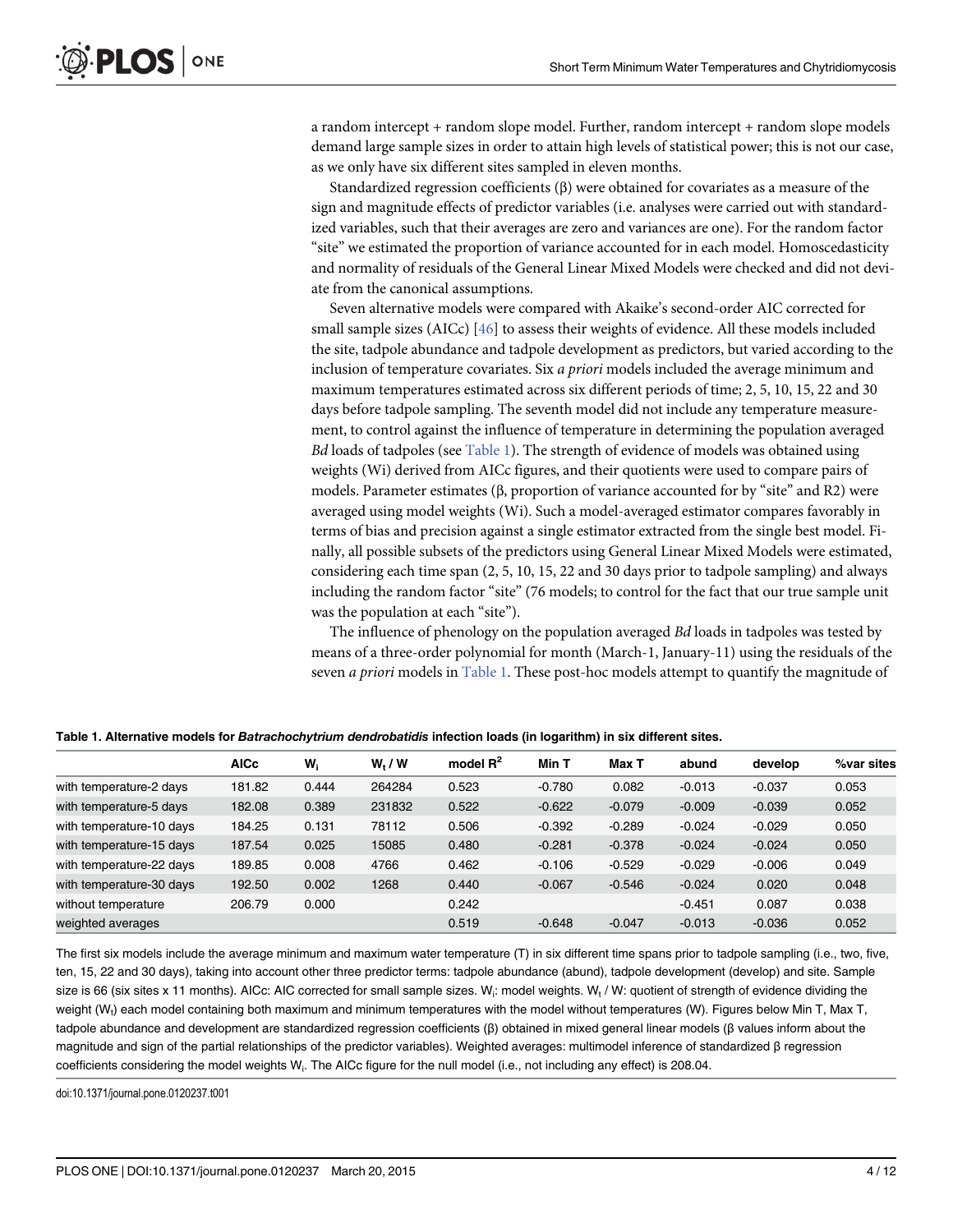<span id="page-4-0"></span>variance in population averaged Bd loads that occur across the year, but are not related to temporal changes in temperature, tadpole abundance and tadpole development.

All the statistical analyses were carried out using STATISTICA 10 (StatSoft Inc, Tulsa, Oklahoma).

#### **Results**

Seasonal changes in water temperature were very consistent across study sites (see  $Fig. 1$ ), with lower temperatures from January to March (around 8°C), and higher temperatures in late summer (August and September; around 20°C). The lowest minimum water temperature registered was 1.2°C (March), while the highest recorded maximum water temperature was 25.4°C (September). Maximum differences among sites in average monthly temperatures were around 4°C, ranging from 2.0°C in April to 5.4°C in August; these differences among sites were very similar considering both the monthly minimum and maximum temperatures. Diurnal temperature variations were on average 2.2°C across sites and throughout the study period, with highest recorded figures in June (3.5°C in average) and lowest figures in December and January (1.0°C).

For all sites, the prevalence of Bd infection in tadpoles was highly variable, with an average per site ranging from 5 to 100% ([Fig. 1\)](#page-5-0). Prevalence was strongly correlated with population averaged Bd loads, demonstrating a steep increase from zero to 100 zoospore equivalents, and a nearly saturated prevalence above 200 zoospore equivalents. The relationship between these two variables approached linearity when prevalence was arcsin-transformed and zoospore load was log-transformed. Thus, 54.4% of variation in Bd prevalence across sites and throughout months was explained by a model including Bd load and site ( $F_{6,59} = 11.76$ ,  $p \lt 0.001$ ); population averaged Bd load accounted for 49.6% of variance in Bd prevalence ( $F_{1,5} = 31.47$ ,  $p = 0.002$ ) while site accounted only for 2.7% of variance (F<sub>5,59</sub> = 0.70, p = 0.626). For this reason, subsequent data analyses have been restricted to population averaged Bd load for the sake of brevity, considering the tight relationship between Bd prevalence and load, the very high prevalences measured, and according to the fact that prevalence did not reliably inform about the high variation in Bd load with prevalences greater than 75%.

Subsequent addition of minimum and maximum temperatures to models including tadpole abundance, tadpole development and site considerably increased the proportion of variance explained by population averaged Bd load, and the strength of evidence of models [\(Table 1](#page-3-0)). The model lacking temperature had a strength of evidence many times  $(>1,000)$  lower than the models including average minimum and maximum temperatures 2, 5, 10, 15, 22 and 30 days before tadpole sampling. Moreover, models including both temperatures five or two days before sampling occurred had strengths of evidence >200,000 times higher than models not including temperature.

The effect of temperature in explaining population averaged Bd load diminished from the short-term (i.e., two days before tadpole sampling) through to mid-term (i.e., 30 days before sampling), shown by the increase in AICc values and the decrease in model weights in [Table 1.](#page-3-0) According to the quotient of model weights, considering average temperatures during the two days prior to tadpole sampling provided a model with a strength of evidence 222 times higher than the model that included average temperatures during the preceding 30 days.

Both minimum and maximum temperatures had a negative influence on population averaged Bd load, with the effect of minimum temperature ( $\beta$  = -0.648) being higher than that of maximum temperature ( $\beta = -0.047$ ; see standardized regression coefficients and their weighted averages in [Table 1](#page-3-0)). Thus, population averaged Bd load decreased across sites and months as temperature increased. Local tadpole abundance and development had a negligible influence on population averaged Bd load.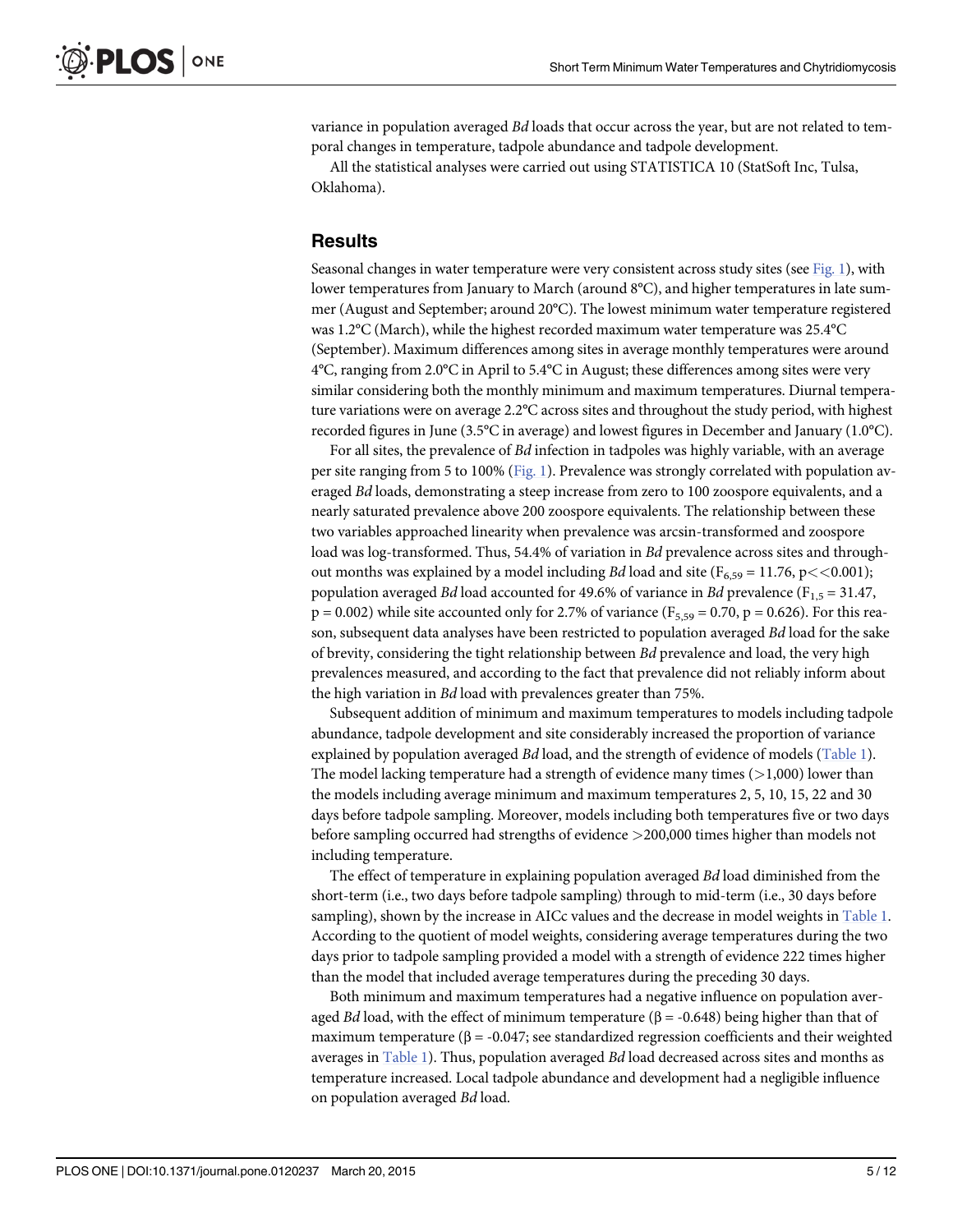<span id="page-5-0"></span>

[Fig 1. P](#page-4-0)revalence and infection load of Batrachochytrium dendrobatidis. Prevalence (left) and infection load (right; in logarithm scale, GE, mean +/- SE) for populations of Alytes obstetricans tadpoles in six different sites throughout 12 months in each site. Monthly average minimum and maximum water temperature are shown in blue and red respectively.

doi:10.1371/journal.pone.0120237.g001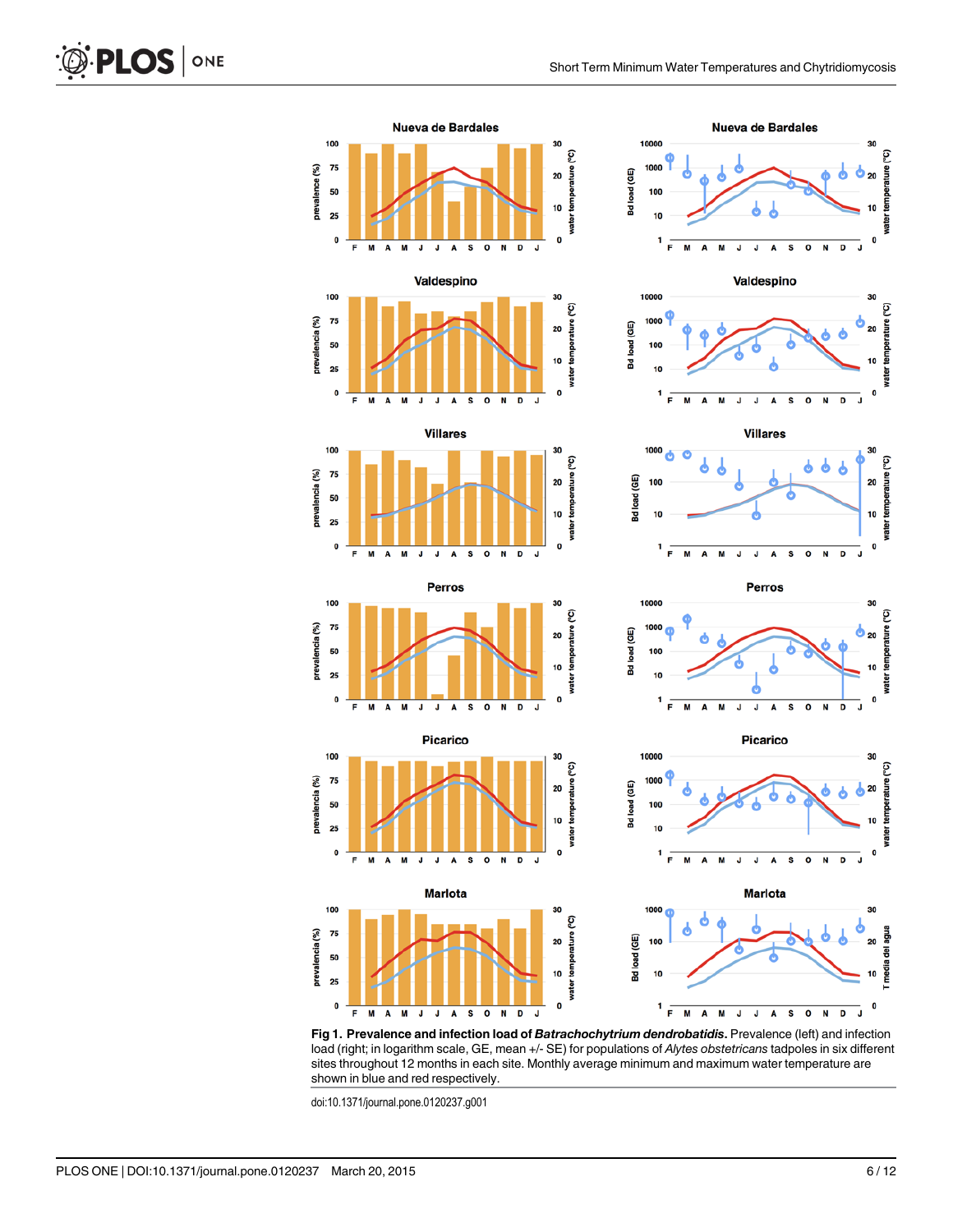<span id="page-6-0"></span>

Fig 2. Average minimum water temperature and infection load of Batrachochytrium dendrobatidis. Partial residual plot illustrating the influence of average minimum water temperature two days before tadpole sampling, on Batrachochytrium dendrobatidis infection load (in logarithm) of Alytes obstetricans tadpoles from six different sites. Sample size is 11 months for each site. The residual plot shows the relationship between minimum temperature and Bd load given that the other two independent variables are also in the model (see with temperature-2 days in [Table 1\)](#page-3-0), therefore, partialling out their effects. The inner panel shows the modeled relationship between Bd load (average number of zoospores per tadpole) and average minimum temperature two days before sampling.

doi:10.1371/journal.pone.0120237.g002

The negative influence of average minimum temperature on population averaged Bd load steadily decreased from very short time spans of two days to longer periods of 30 days (see Fig. 2 for its influence in the time span of two days before tadpole sampling). The converse pattern was observed for the average maximum temperature, whose importance was higher averaging data for 22 and 30 days prior to tadpole sampling (see also  $\beta$  coefficients in [Table 1](#page-3-0)).

The most parsimonious model, of all those possible, in explaining population averaged Bd load was one that included the average minimum temperature two days before tadpole sampling and the factor "site" (AICc = 173.7;  $R^2 = 0.522$ ;  $F_{6,59} = 10.73$ , p<<0.001), with a strong negative effect of minimum temperature (β = -0.696; F<sub>1,5</sub> = 25.46, p<0.001) and "site" explaining a low amount of variance (5.1%;  $F_{5,59} = 1.60$ , p = 0.174). A similarly parsimonious model (AICc = 173.9;  $R^2$  = 0.520;  $F_{6,59}$  = 10.65, p < < 0.001) included minimum temperature five days before tadpole sampling ( $\beta$  = -0.694) and site as predictors (5.1% of variance). The first model, including the average maximum temperature during 30 days before tadpole sampling, had a considerably lower strength of evidence (AICc = 184.2;  $R^2 = 0.439$ ;  $F_{6.59} = 7.69$ , p<<0.001), with temperature having a strong negative effect (β = -0.631;  $F_{1,5}$  = 22.39, p < 0.001) and "site" explaining 4.9% of variance ( $F_{5,59} = 1.19$ , p = 0.326).

The proportion of variability in population averaged Bd load not accounted by the six a priori models in [Table 1](#page-3-0) including temperature (i.e., model residuals) was explained to a very low extent by sampling date (using a cubic polynomial of month: 0.8–2.2%; p>0.71 in the six models).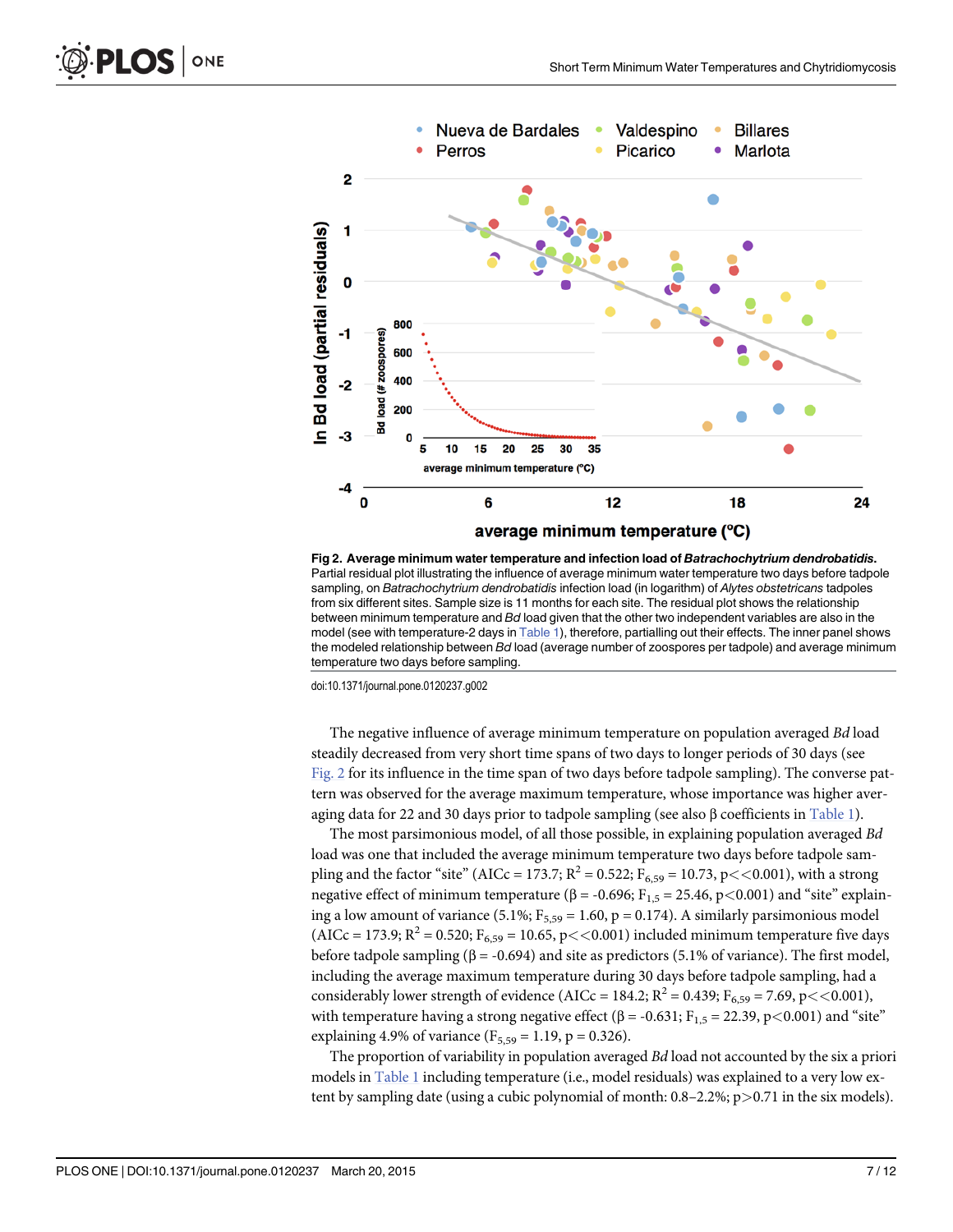<span id="page-7-0"></span>**PLOS I** ONE

> In summary, temperature had an important role in determining the intensity of infections by Bd. Its effect was considerably more important when the average minimum temperature 2–5 days before tadpole sampling was taken into account, and the influence of average minimum temperature on population averaged Bd load was considerably higher than that recorded for the average maximum temperature. Variability in population averaged Bd load that could be attributed to different localities was low, accounting for only 5% of the total variability. The influence of tadpole abundance and tadpole development on population averaged Bd loads was nearly negligible and the proportion of variability in population averaged Bd loads that was accounted by sampling date was very low.

#### **Discussion**

Previous studies of Bd-infected Alytes muletensis tadpoles on the island of Mallorca showed that the survival of infected populations was site specific, and that this owed to the role of temperature in regulating the host/pathogen dynamic [[20](#page-10-0)]. In our current study, we demonstrate across a replicated set of mainland A. obstetricans breeding sites that temperature exerts a similarly profound effect. This leads to pronounced seasonal cyclicity in Bd loads, with the highest burdens of infection seen during the colder months. In other ecosystems various factors such as habitat type, density of the host, life history traits and virulence of the infecting strain of Bd have also been argued as possible causes of this variation in host susceptibility [\[14,](#page-9-0) [47,](#page-11-0) [48\]](#page-11-0). Local weather conditions and their seasonal variation are known to have a large influence on pathogen-host dynamics [[22](#page-10-0), [39](#page-10-0), [42](#page-11-0), [48](#page-11-0)]. As seasonality is typically stronger in temperate climates, where numerous and serious cases of amphibian mass mortalities due to chytridiomycosis have been recorded, some authors have suggested that temperate zones are exposed to a higher risk of outbreaks of chytridiomycosis [[49\]](#page-11-0). This argument has some validity as temparate populations of Rana muscosa and R. sierra, which like A. obstetricans, are highly vulnerable to chytridiomycosis, show high mortality at high-altitudes [[17,](#page-9-0) [32\]](#page-10-0). However, in contrast to our findings, these studies have shown no effect of seasonality on the intensity of Bd infections. This likely owes to the fact that in these montane areas of the USA researchers cannot sample amphibians in the winter months due to the presence of the snow cover; our sample sites fail to freeze in winter and we are able to sample throughout the year.

We witnessed increasing infection loads while temperature decreased, *i.e.* peaks of infection in the winter. Many other authors have obtained similar results in the laboratory [\[38](#page-10-0), [50](#page-11-0), [51](#page-11-0), [52\]](#page-11-0) and also in the field, however studies have most often been undertaken in tropical areas, or have not covered the entire seasonal variation in temperature [\[22,](#page-10-0) [32,](#page-10-0) [33,](#page-10-0) [36,](#page-10-0) [53,](#page-11-0) [54\]](#page-11-0). Our study corroborates these results in a temperate climate, by monitoring the infection on tadpoles monthly during a year in the field. The higher importance of minimum over maximum water temperature is easily understandable considering that maximum temperatures allow for the availability of lower temperatures throughout the day that are more favorable for the chytrid fungus.

We found that the effect of average minimum temperature was higher than that recorded for the maximum temperature during the same period of time. Although the range of averaged maximum temperatures recorded during summer months (15.3–23.6°C) was within the optimal range of Bd growth  $(17-25^{\circ}\text{C})[28]$  $(17-25^{\circ}\text{C})[28]$  $(17-25^{\circ}\text{C})[28]$ , we observed the lowest infection loads across this period. We have previously used mathematical models and analysis of the temperature-dependent expression of Bd-infected adult Silurana tropicalis immune-related genes to show that temperature, zoospore growth rates and immune-related clearance all interact to determine Bd loads [\[55](#page-11-0)]. While our current study is in focused on larval, rather than adult, stages, it is likely that a similar interaction between host and pathogen life-history variables are interacting with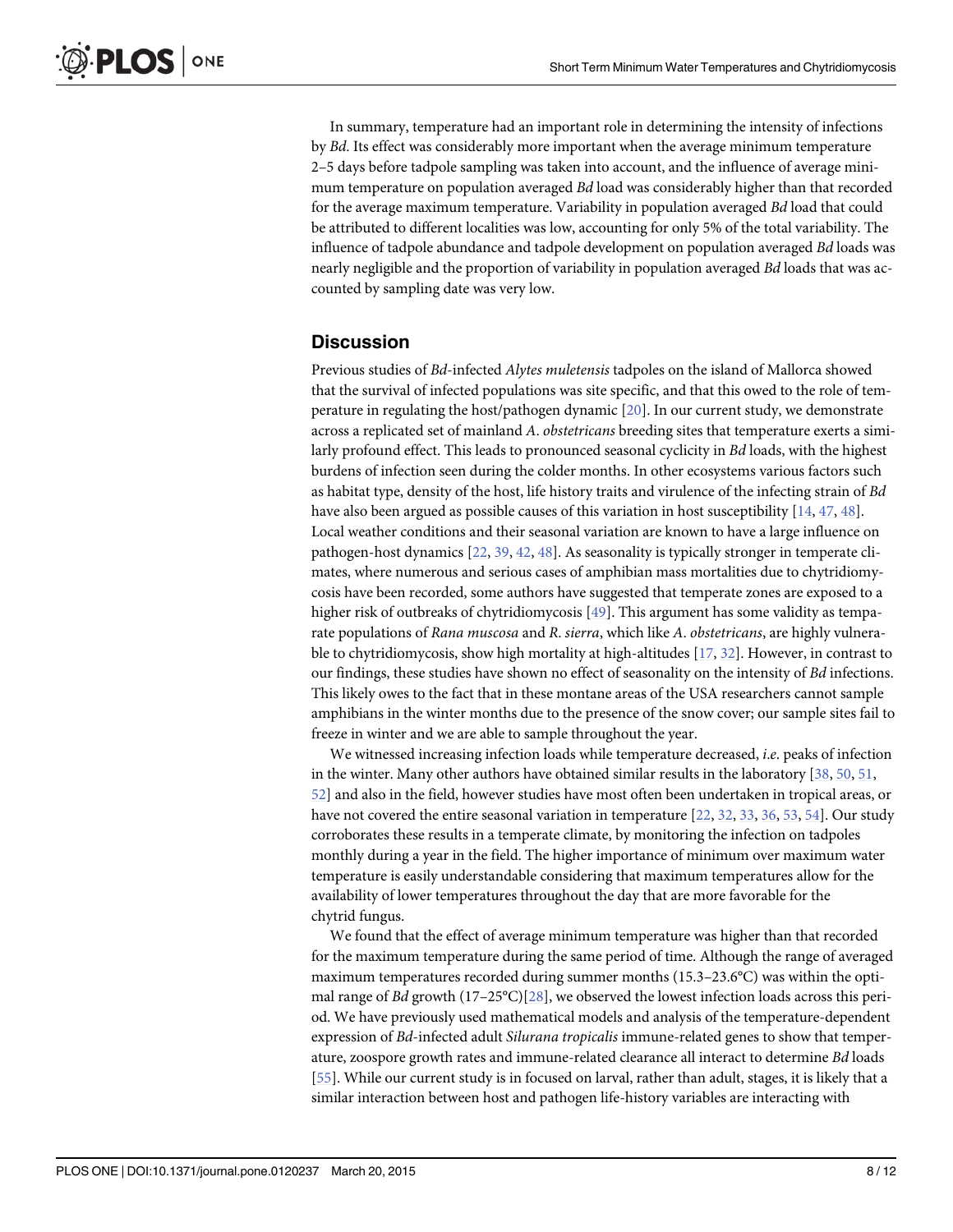<span id="page-8-0"></span>**PLOS I** ONE

> temperature to determine the intensity of infections. During spring and autumn we saw similar ranges of averaged maximum temperatures (9.8–20.7°C and 8.9–19.5°C, respectively) and also similar infection intensity between these two seasons. While the range of temperatures during winter (7.3–12.6°C) was outside of the optimal range for Bd, we saw the highest infection loads precisely in this season. This suggests a failure in the ability of the tadpoles to clear infection, rather than the effect of the pathogens growth alone. The increased susceptibility that we see is likely related to the poorer functioning of the immune system at temperatures below 10°C, a fact that has been strongly supported in a study of temperature-dependent immune inhibition in S. tropicalis [[55](#page-11-0)]. However, far less is known about the temperature-dependency of immune function in larval amphibians and here we can only speculate that our findings may owe to temperature-dependent immune-inhibition, that may impact the adaptive and innate arms of the immune system including tadpole ability to synthesise antimicrobial peptides. That we see the greatest impact of temperature just before sampling episodes shows that these temperature-related impacts on susceptibility are dynamic. However, further work is required to disentangle the causal relationships between rates of Bd growth and tadpole immune-responses.

> Partialling out the effects of the other variables, average minimum water temperature two days before sampling shows a strong negative relationship with the logarithm of average population Bd load (see the inner panel in [Fig. 2\)](#page-6-0). The lower 95% confidence interval of the modeled relationship makes the infection equal to zero zoospores when the average minimum temperature is 25°C (a very similar relationship and temperature cut-off point is obtained analyzing the time span of 5-days before tadpole sampling). Nevertheless, the minimum water temperature predicted for completely eliminating Bd infection at the population level was 35°C. Therefore, if minimum water temperature is higher than 25°C during two-five days before, there is a very high probability that most, but not all, tadpoles lose the infection. This result matches those previously found in A. obstetricans in Switzerland [\[56\]](#page-11-0), and confirm the valid cut-off point of ca. 30°C to completely eliminate Bd infection in the wild considering that above this temperature Bd in culture begins to die [[24](#page-10-0), [54](#page-11-0)].

> We found that tadpole abundance and tadpole development exert a negligible effect on Bd infection and, in agreement with our findings, detailed studies of R. muscosa tadpoles [\[57](#page-11-0)] also failed to find a significant relationship between Bd presence and larval stage. On the other hand, some laboratory and field studies [[58](#page-11-0)] indicate a clear influence of the density of infected individuals in the rates of Bd transmission. Despite the fact that some of these studies considered Bd prevalence while others Bd load, these contrasting results could be related to differences among species in their intrinsic susceptibility to infection by Bd and requires further study.

> Determining the relationship between environmental variables across local scales and their relationship to pathogen growth, disease infection levels, and ultimately episodes of mass mortality, will allow us to improve our ability to model and predict the impacts of this infection across host populations. This will be useful, for example, in refining survey strategies by selecting the periods with the highest burdens of infection and, therefore, reducing sample size required without losing statistical power. Additionally, and more importantly, this knowledge will improve our ability to make evidence based management decisions to undertake disease mitigation attempts during the periods with the lowest burdens of infection. Ultimately, this will enhance the decision making process with regard to conservation measures that could enhance the survival of endangered or threatened species.

#### Acknowledgments

We thank Abel Bermejo for assistance with fieldwork and two anonymous reviewers for helpful comments that improve the quality of this paper. The study was funded by Fundación General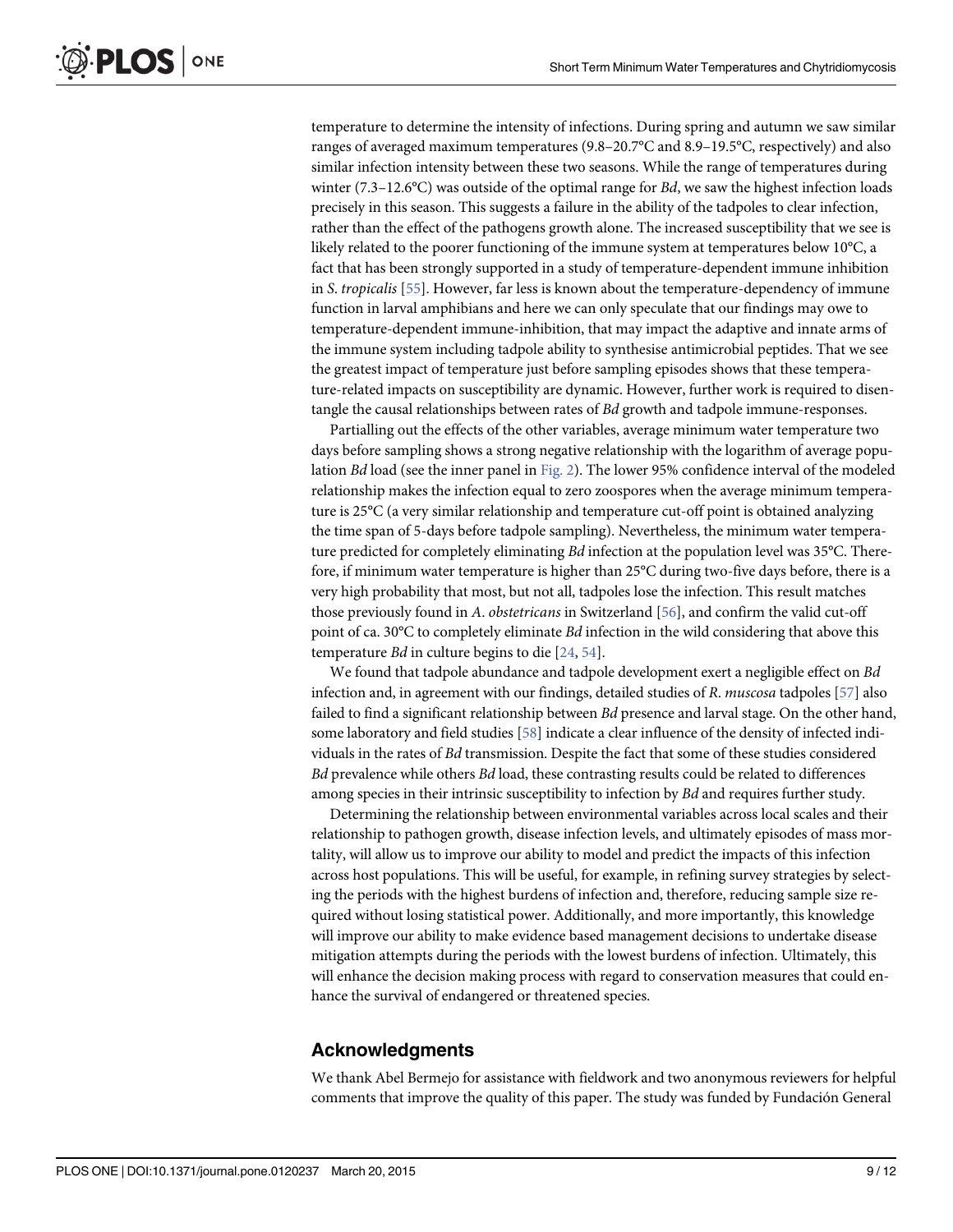<span id="page-9-0"></span>CSIC and Banco Santander. S Fernández-Beaskoetxea was supported by Biodiversa project RACE: Risk Assessment of Chytridiomycosis to European Amphibian Biodiversity. MC Fisher was funded by the UK Natural Environmental Research Council NERC.

#### Author Contributions

Conceived and designed the experiments: JB SFB. Performed the experiments: SFB AFL JB. Analyzed the data: LMC SFB JB. Contributed reagents/materials/analysis tools: SFB JB LMC MCF AFL. Wrote the paper: SFB JB LMC MCF AFL.

#### References

- [1.](#page-0-0) Bjørnstad ON, Finkenstädt BF, Grenfell BT. Dynamics of measles epidemics: estimating scaling of transmission rates using a time series sir model. Ecol Monogr. 2002; 72: 169–184.
- 2. Hosseini PR, Dhondt AA, Dobson A. Seasonality and wildlife disease: how seasonal birth, aggregation and variation in immunity affect the dynamics of Mycoplasma gallisepticum in house finches. Proc R Soc Lond B Biol Sci. 2004; 271: 2569–2577.
- 3. Lofgren E, Fefferman N, Naumov YN, Gorski J, Naumova EN. Influenza seasonality: underlying causes and modeling theories. J Virol. 2007; 81: 5429–5436. PMID: [17182688](http://www.ncbi.nlm.nih.gov/pubmed/17182688)
- [4.](#page-0-0) Duncan AB, Fellous S, Kaltz O. Temporal variation in temperature determines disease spread and maintenance in Paramecium microcosm populations. Proc R Soc Lond B Biol Sci. 2011; 278: 3412– 3420.
- [5.](#page-0-0) Waller P, Rudby-Martin L, Ljungstrom B, Rydzik A. The epidemiology of abomasal nematodes of sheep in Sweden, with particular reference to over-winter survival strategies. Vet Parasitol. 2004; 122: 207– 220. PMID: [15219362](http://www.ncbi.nlm.nih.gov/pubmed/15219362)
- [6.](#page-0-0) Cattadori IM, Boag B, Bjørnstad ON, Cornell SJ, Hudson PJ. Peak shift and epidemiology in a seasonal host—nematode system. Proc R Soc Lond B Biol Sci. 2005; 272: 1163–1169.
- [7.](#page-0-0) Laakkonen J, Henttonen H, Niemimaa J, Soveri T. Seasonal dynamics of Pneumocystis carinii in the field vole, Microtus agrestis, and in the common shrew, Sorex araneus, in Finland. Parasitology. 1999; 118: 1–5. PMID: [10070655](http://www.ncbi.nlm.nih.gov/pubmed/10070655)
- 8. Altizer S, Dobson A, Hosseini P, Hudson P, Pascual M, Rohani P. Seasonality and the dynamics of infectious diseases. Ecol Lett. 2006; 9: 467–484. PMID: [16623732](http://www.ncbi.nlm.nih.gov/pubmed/16623732)
- 9. White L, Waris M, Cane P, Nokes D, Medley G. The transmission dynamics of groups A and B human respiratory syncytial virus (hRSV) in England & Wales and Finland: seasonality and cross-protection. Epidemiol Infect. 2005; 133: 279–289. PMID: [15816153](http://www.ncbi.nlm.nih.gov/pubmed/15816153)
- [10.](#page-0-0) Cheng AC, Cheng SA, Chen YY, Chen JC. Effects of temperature change on the innate cellular and humoral immune responses of orange-spotted grouper Epinephelus coioides and its susceptibility to Vibrio alginolyticus. Fish Shellfish Immunol. 2009; 26: 768–772. doi: [10.1016/j.fsi.2009.03.011](http://dx.doi.org/10.1016/j.fsi.2009.03.011) PMID: [19332138](http://www.ncbi.nlm.nih.gov/pubmed/19332138)
- [11.](#page-1-0) Altizer SM, Hochachka WM, Dhondt AA. Seasonal dynamics of mycoplasmal conjunctivitis in eastern North American house finches. J Anim Ecol. 2004; 73: 309–322.
- [12.](#page-1-0) Tamerius JD, Comrie AC. Coccidioidomycosis incidence in Arizona predicted by seasonal precipitation. PLoS One. 2011; 6: e21009. doi: [10.1371/journal.pone.0021009](http://dx.doi.org/10.1371/journal.pone.0021009) PMID: [21701590](http://www.ncbi.nlm.nih.gov/pubmed/21701590)
- [13.](#page-1-0) Stuart SN, Chanson JS, Cox NA, Young BE, Rodrigues ASL, Fischman DL et al. Status and trends of amphibian declines and extinctions worldwide. Science. 2004; 306: 1783–1786. PMID: [15486254](http://www.ncbi.nlm.nih.gov/pubmed/15486254)
- [14.](#page-1-0) Olson DH, Aanensen DM, Ronnenberg KL, Powell CI, Walker SF, Bielby J, et al. Mapping the global emergence of Batrachochytrium dendrobatidis, the amphibian chytrid fungus. PLoS ONE. 2013; 8: e56802. doi: [10.1371/journal.pone.0056802](http://dx.doi.org/10.1371/journal.pone.0056802) PMID: [23463502](http://www.ncbi.nlm.nih.gov/pubmed/23463502)
- [15.](#page-1-0) Tobler U, Borgula A, Schmidt BR. Populations of a susceptible amphibian species can grow despite the presence of a pathogenic chytrid fungus. PLoS ONE. 2012; 7: e34667. doi: [10.1371/journal.pone.](http://dx.doi.org/10.1371/journal.pone.0034667) [0034667](http://dx.doi.org/10.1371/journal.pone.0034667) PMID: [22496836](http://www.ncbi.nlm.nih.gov/pubmed/22496836)
- [16.](#page-1-0) Briggs CJ, Vredenburg VT, Knapp RA, Rachowicz LJ. Investigating the population-level effects of chytridiomycosis: an emerging infectious disease of amphibians. Ecology. 2005; 86: 3149–3159.
- [17.](#page-7-0) Briggs CJ, Knapp RA, Vredenburg VT. Enzootic and epizootic dynamics of the chytrid fungus pathogen of amphibians. Proc Natl Acad Sci USA. 2010; 107: 9695–9700. doi: [10.1073/pnas.0912886107](http://dx.doi.org/10.1073/pnas.0912886107) PMID: [20457916](http://www.ncbi.nlm.nih.gov/pubmed/20457916)
- [18.](#page-1-0) Kriger KM, Hero JM. Large-scale seasonal variation in the prevalence and severity of chytridiomycosis. J Zool. 2007; 271: 352–359.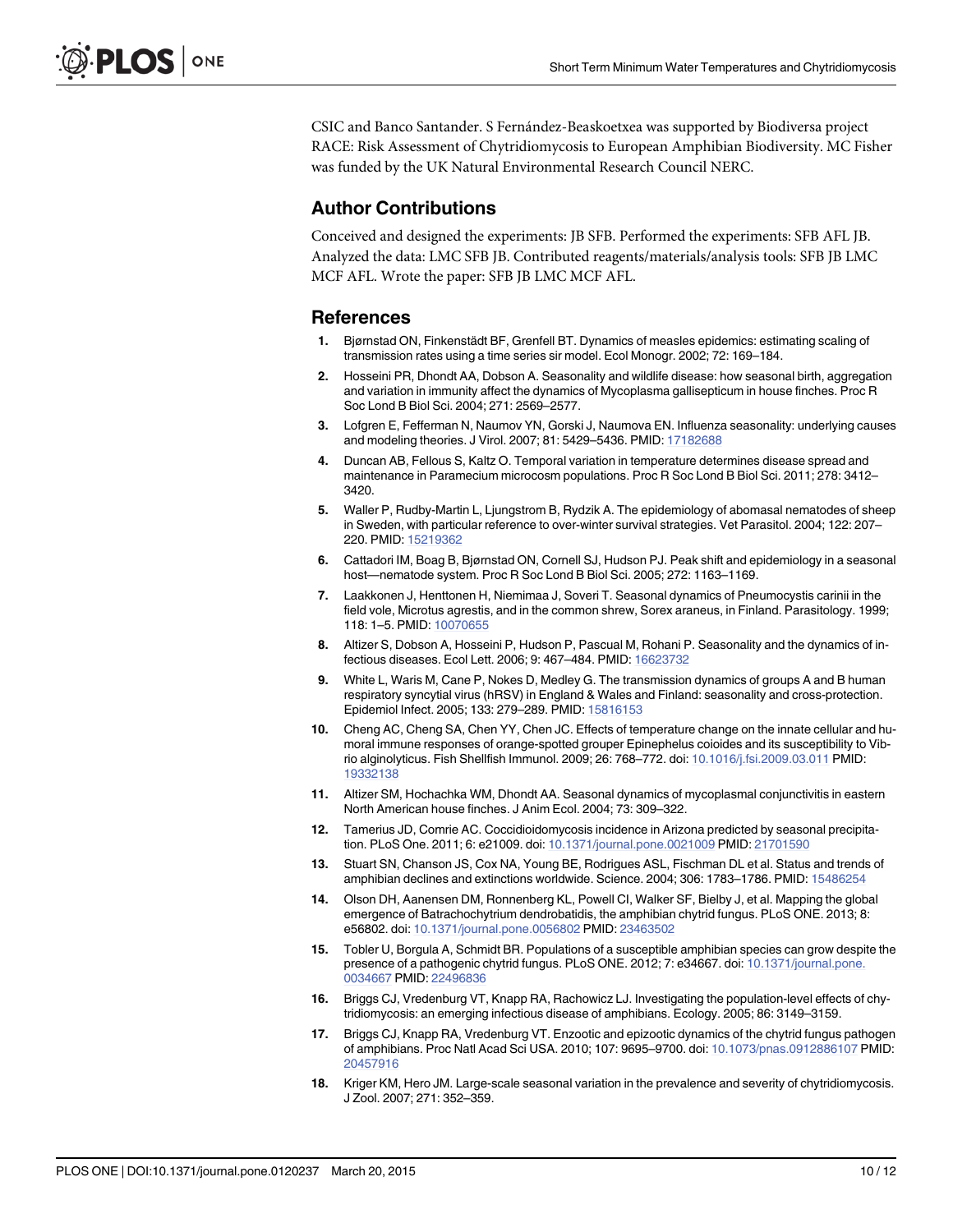- <span id="page-10-0"></span>19. Harris RN, Brucker RM, Walke JB, Becker MH, Schwantes CR, Flaherty DC, et al. Skin microbes on frogs prevent morbidity and mortality caused by a lethal skin fungus. ISME. 2009; 3: 818–24. doi: [10.](http://dx.doi.org/10.1038/ismej.2009.27) [1038/ismej.2009.27](http://dx.doi.org/10.1038/ismej.2009.27) PMID: [19322245](http://www.ncbi.nlm.nih.gov/pubmed/19322245)
- [20.](#page-7-0) Doddington BJ, Bosch J, Oliver JA, Grassly NC, García G, Schmidt BR, et al. Context-dependent amphibian host population response to an invading pathogen. Ecology. 2013; 98: 1795–1804.
- [21.](#page-1-0) Schmeller DS, Blooi M, Martel A, Garner TWJ, Fisher MC, Azemar F, et al. Microscopic aquatic predators strongly affect infection dynamics of a globally emerged pathogen. Curr Biol. 2014; 24: 176–180. doi: [10.1016/j.cub.2013.11.032](http://dx.doi.org/10.1016/j.cub.2013.11.032) PMID: [24374305](http://www.ncbi.nlm.nih.gov/pubmed/24374305)
- [22.](#page-1-0) Savage AE, Sredl MJ, Zamudio KR (2011) Disease dynamics vary spatially and temporally in a North American amphibian. Biol Conserv 144: 1910–1915.
- [23.](#page-1-0) Bosch J, Martinez-Solano I, Garcia-Paris M. Evidence of a chytrid fungus infection involved in the decline of the common midwife toad (Alytes obstetricans) in protected areas of central Spain. Biol Conserv. 2001; 97: 331–337.
- [24.](#page-8-0) Rachowicz LJ, Knapp RA, Morgan JAT, Stice MJ, Vredenburg VT, Parker JM, et al. Emerging infectious disease as a proximate cause of amphibian mass mortality. Ecology. 2006; 87: 1671–1683. PMID: [16922318](http://www.ncbi.nlm.nih.gov/pubmed/16922318)
- [25.](#page-1-0) Walker SF, Bosch J, Gomez V, Garner TWJ, Cunningham AA, Schmeller DS, et al. Factors driving pathogenicity versus prevalence of the amphibian pathogen Batrachochytrium dendrobatidis and chytridiomycosis in Iberia. Ecol Lett. 2010; 13: 372–382. doi: [10.1111/j.1461-0248.2009.01434.x](http://dx.doi.org/10.1111/j.1461-0248.2009.01434.x) PMID: [20132274](http://www.ncbi.nlm.nih.gov/pubmed/20132274)
- [26.](#page-1-0) Sparrow FK. Ecology of freshwater fungi. In: Gainsworth GC, Sussman AS, editors. The fungi Vol 3. New York: Academic Press; 1968.
- [27.](#page-1-0) Longcore JE, Pessier AP, Nichols DK. Batrachochytrium dendrobatidis gen. et sp. nov., a chytrid pathogenic to amphibians. Mycologia. 1999, 91: 219–227.
- [28.](#page-1-0) Piotrowski JS, Annis SL, Longcore JE. Physiology of Batrachochytrium dendrobatidis, a chytrid pathogen of amphibians. Mycologia. 2004; 96: 9–15. PMID: [21148822](http://www.ncbi.nlm.nih.gov/pubmed/21148822)
- [29.](#page-1-0) Johnson M, Berger L, Phillips L, Speare R. Fungicidal effects of chemical disinfectants, UV light, desiccation and heat on the amphibian chytrid, Batrachochytrium dendrobatidis. Dis Aquat Organ. 2003; 57: 255–260. PMID: [14960039](http://www.ncbi.nlm.nih.gov/pubmed/14960039)
- [30.](#page-1-0) Drew A, Allen EJ, Allen LJS. Analysis of climatic and geographic factors affecting the presence of chytridiomycosis in Australia. Dis Aquat Organ. 2006; 68: 245–250. PMID: [16610590](http://www.ncbi.nlm.nih.gov/pubmed/16610590)
- 31. Bosch J, Carrascal LM, Durán L, Walker S, Fisher MC. Climate change and outbreaks of amphibian chytridiomycosis in a montane area of Central Spain; is there a link? Proc R Soc Lond B Biol Sci. 2007; 274: 253–260.
- [32.](#page-1-0) Knapp RA, Briggs CJ, Smith TC, Maurer JR. Nowhere to hide: impact of a temperature-sensitive amphibian pathogen along an elevation gradient in the temperate zone. Ecosphere. 2011; 2: art93.
- [33.](#page-1-0) Retallick R, Mccallum H, Speare R. Endemic infection of the amphibian chytrid fungus in a frog community post-decline. PLoS Biology. 2004; 2: 1–7.
- 34. Kriger KM, Hero JM. Survivorship in wild frogs infected with chytridiomycosis. EcoHealth. 2006; 3: 171–177.
- [35.](#page-1-0) Phillott AD, Grogan LF, Cashins SD, Mcdonald KR, Berger L, Skerratt LF. Chytridiomycosis and seasonal mortality of tropical stream-associated frogs 15 years after introduction of Batrachochytrium dendrobatidis. Conserv Biol. 2013; 27: 1058–1068. doi: [10.1111/cobi.12073](http://dx.doi.org/10.1111/cobi.12073) PMID: [23678872](http://www.ncbi.nlm.nih.gov/pubmed/23678872)
- [36.](#page-1-0) Bradley GA, Rosen PC, Sredl MJ, Jones TR, Longcore JE. Chytridiomycosis in native Arizona frogs. J Wildl Dis. 2010; 38: 206–212.
- 37. Ouellet M, Mikaelian I, Pauli BD, Rodrigue J, Green DM. Historical evidence for widespread chytrid infection in North American amphibian populations. Conserv Biol. 2005; 19: 1431–1440.
- [38.](#page-7-0) Andre SE, Parker SJ, Briggs CJ. Effect of temperature on host response to Batrachochytrium dendrobatidis infection in the mountain yellow-legged frog (Rana muscosa). J Wildl Dis. 2008; 44: 716–20. PMID: [18689660](http://www.ncbi.nlm.nih.gov/pubmed/18689660)
- [39.](#page-7-0) Longo AV, Burrowes PA, Joglar RL. Seasonality of Batrachochytrium dendrobatidis infection in directdeveloping frogs suggests a mechanism for persistence. Dis Aquat Organ. 2010; 92: 2–3.
- [40.](#page-1-0) Voordouw M, Adama D, Houston B, Govindarajulu P, Robinson J. Prevalence of the pathogenic chytrid fungus, Batrachochytrium dendrobatidis, in an endangered population of northern leopard frogs, Rana pipiens. BMC Ecology. 2010; 10: 6. doi: [10.1186/1472-6785-10-6](http://dx.doi.org/10.1186/1472-6785-10-6) PMID: [20202208](http://www.ncbi.nlm.nih.gov/pubmed/20202208)
- [41.](#page-1-0) Rowley JJL, Alford RA. Behaviour of Australian rainforest stream frogs may affect the transmission of chytridiomycosis. Dis Aquat Organ. 2007; 77: 1–9. PMID: [17933392](http://www.ncbi.nlm.nih.gov/pubmed/17933392)